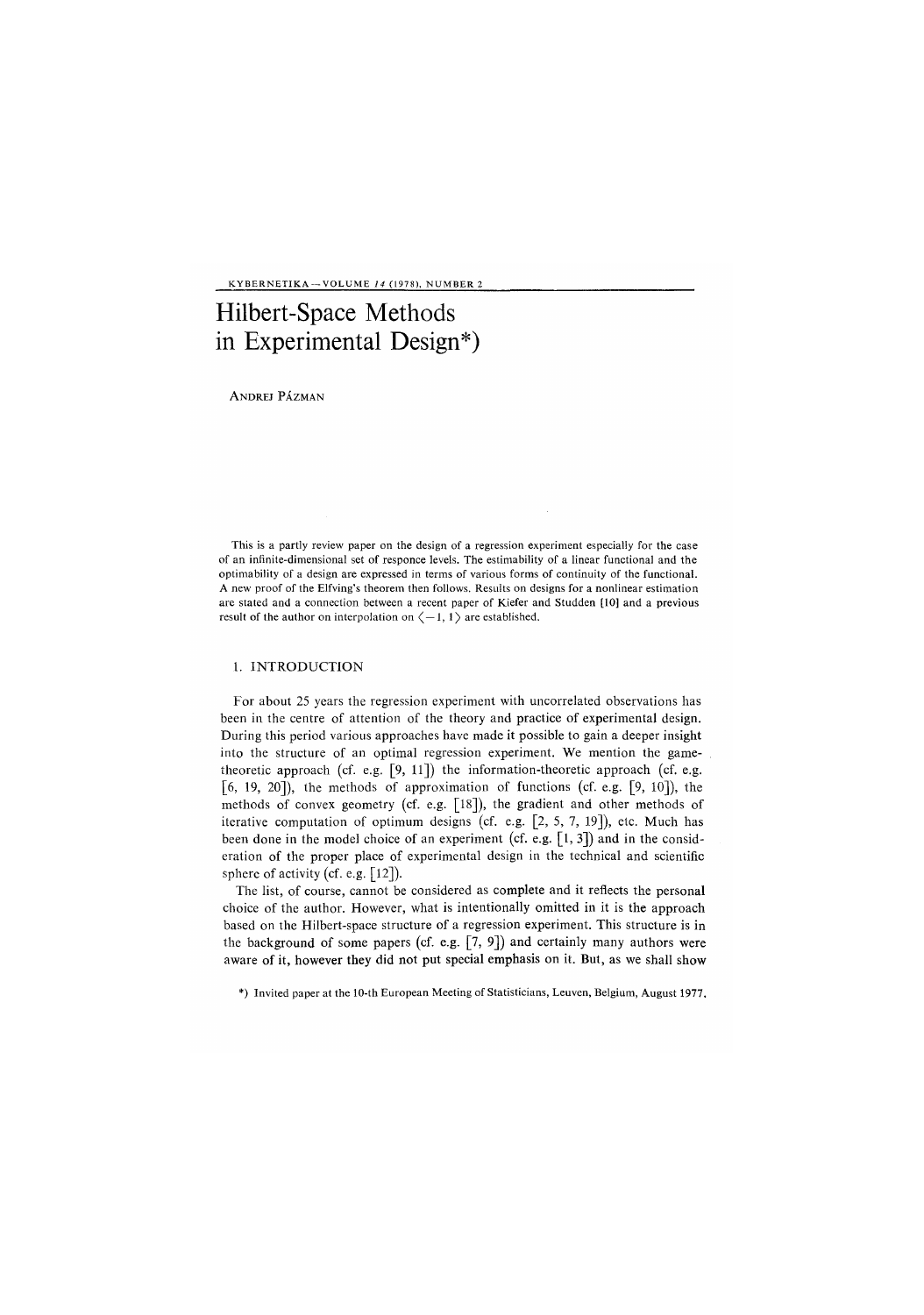in the following sections, the use of the Hilbert-space methods allows to gain a better insight into the design of a standard regression experiment (Proposition l) and it allows to consider new problems, such as the design of experiments for the nonlinear estimation *(*Section 3) or the design of infinite-dimensional experiments.

Mathematically the following analysis is based on the geometry of Hilbert-spaces [8], on the methods of gaussian processes [13] and the chaos of Wiener [13] and on the integral and inner product representations of functionals [8,14].

### 2. THE MODIFICATION OF THE REGRESSION EXPERIMENT

We recall briefly the structure of a standard regression experiment  $[5, 9]$ : On a compact metric space  $\mathscr X$ , *m* linearly independent continuous functions  $f_1, \ldots, f_m$ are given. They span the set of all "response functions"  $\Theta = \{\vartheta : \vartheta = \sum_{i=1}^m \alpha_i f_i; \alpha_i \in R\}$ ,<br>the parameters  $\alpha_1, \ldots, \alpha_m$  of the actual response function  $\sum_{i=1}^m \alpha_i f_i$  are supposed unknown. The points of  $\mathscr X$  are referred to as "controlled variables". For each  $x \in \mathscr X$ some elementary experiment can be performed whose outcome is a random variable  $y(x)$  with the mean  $E_3(y(x)) = \vartheta(x)$  and the variance  $D_3(y(x)) = 1$ . The parameters  $\alpha_1, \ldots, \alpha_m$ , or some linear functions of these parameters have to be estimated on the  $\frac{1}{2}$  hosis of N uncorrelated observations  $y(x)$   $y(x)$   $A$  design is a probability measure  $\xi$  assigning the probability  $\xi(x^{(i)})$  at the points  $x^{(1)}, \ldots, x^{(r)}$  where N.  $\mathcal{E}(\mathbf{a}(0)) = \mathbf{a}$  is the probability  $\mathcal{E}(\mathbf{x} \mid \mathbf{a})$  at the points  $\mathbf{x} \mid \mathbf{x} \ldots, \mathbf{x}$  where  $\mathbf{a} \cdot \mathbf{b}$  $\mathbf{E}(\mathbf{x} \mid \mathbf{y} = n_i \mathbf{x})$  is the number of those independent observations among  $y(x_1), \ldots, y(x_N)$  is the same noint  $\mathbf{x}^{(i)}$ which are taken at the same point  $x^{(i)}$ .

which are taken at the same point *x* in order to obtain a description of an infinite-dimensional regression experiment.

Instead of the outcomes  $y(x_1), \ldots, y(x_n)$  we shall (equivalently) consider the Instead of the outcomes *y(x1), ...,y(xN)* we shall (equivalently) consider the  $r^{(B)}$ ;  $\left( \frac{B}{B} \right)$ ; (B e S) (SS being the Borel c-algebra on S<sub>S</sub> which are defined by

$$
\widetilde{Y}_{\xi}(B) = \sum_{x_i \in B} y(x_i) ; \quad (B \in \mathscr{B}).
$$

Evidently  $E_3[\tilde{Y}_\xi(B)] = \int \chi_B \vartheta d\xi$ ,  $E_3[(\tilde{Y}_\xi(B_1) - E_3(\tilde{Y}_\xi(B_1)))(\tilde{Y}_\xi(B_2) - E_3(\tilde{Y}_\xi))]$ <br>  $E_3[\tilde{Y}_\xi(B_1 \cap B_2)]$  for every B,  $B_1, B_2 \in \mathcal{B}, \vartheta \in \Theta$ , and  $\tilde{Y}_\xi(\bigcup B_i) = \sum_{i=1}^n \tilde{Y}_\xi(B_i)$ for mutually disjoint sets  $B_1, \ldots, B_k \in \mathcal{B}$ . Since the factor N in the covariance is of

no importance for comparing experiments, we may say that a regression experiment in which observations are made according to a design  $\xi$  is equivalent to an experiment whose outcome are random variables  $Y_{\xi}(B)$ ; ( $B \in \mathcal{B}$ ) such that

(1) 
$$
E_{\delta}(Y_{\xi}(B)) = \int_{B} \vartheta \, d\xi ; \quad (\vartheta \in \Theta, B \in \mathscr{B}),
$$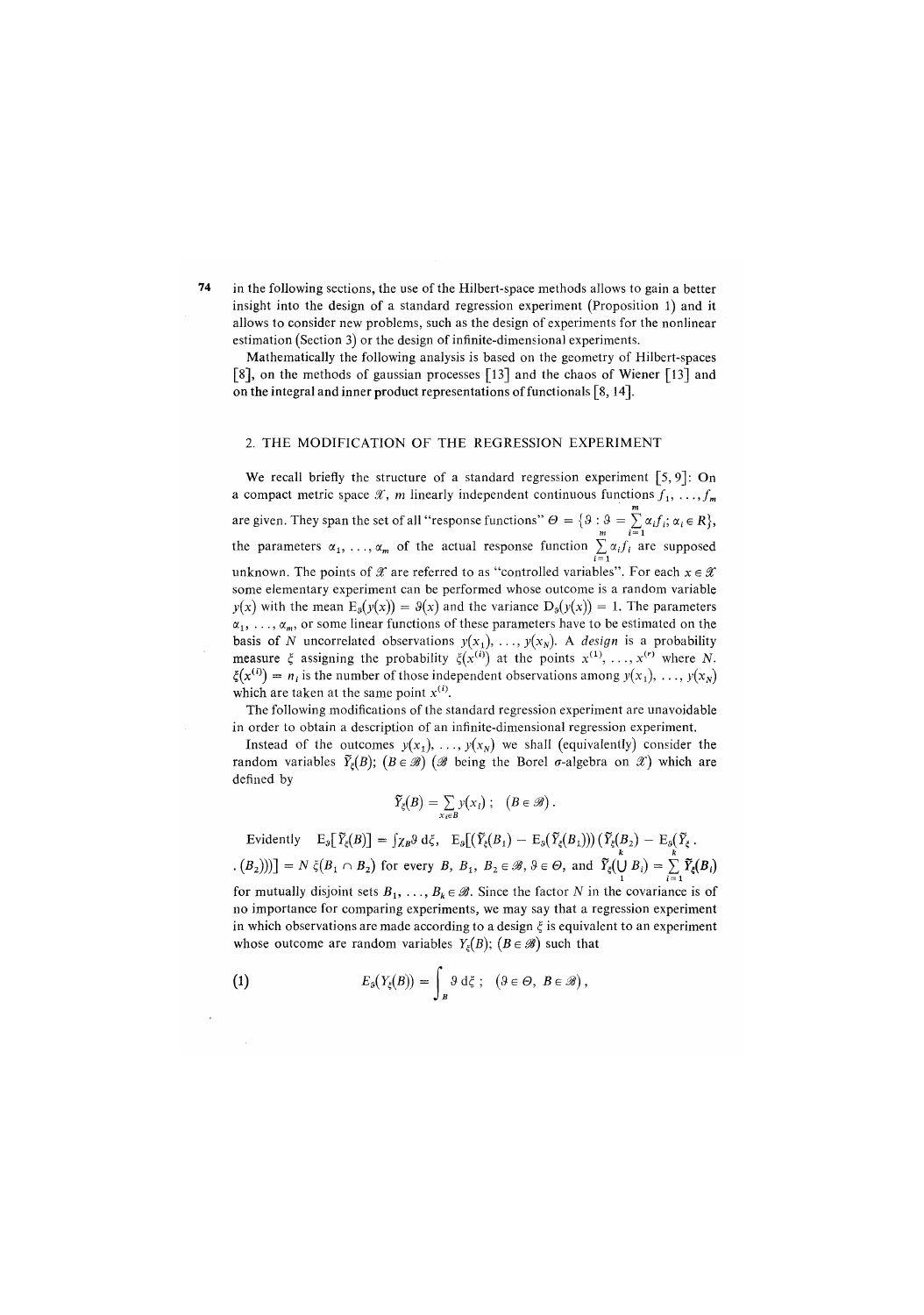(2) 
$$
E_3[(Y_{\xi}(B_1) - E_3(Y_{\xi}(B_1)))(Y_{\xi}(B_2) - E_3(Y_{\xi}(B_2)))] = \xi(B_1 \cap B_2);
$$
  

$$
(\theta \in \Theta, B_1, B_2 \in \mathscr{B}),
$$

(3) 
$$
Y_{\xi}\left(\bigcup_{i=1}^{k} B_{i}\right)=\sum_{i=1}^{k} Y_{\xi}(B_{i}) ; B_{1}, \ldots, B_{k} \in \mathscr{B}, \text{ disjoint.}
$$

In this way the redefined outcomes of the experiment allow us to investigate also infinite-dimensional regression experiments, i.e. those with an infinite-dimensional set of response functions  $\Theta$ , which remain supposed continuous ( $\Theta \subset C(\mathcal{X})$ ). Then, instead of considering the estimates of the parameters  $\alpha_1, \ldots, \alpha_m$  or of linear functions of these parameters, we shall consider estimates of linear (and in Section 4 also of nonlinear) functionals defined on  $\Theta$ .

#### 3. ESTIMATES OF FUNCTIONALS AND ELFVING'S THEOREM

The estimates of linear functionals which are defined on  $\Theta$  are either finite linear combinations of the random variables  $Y_{\xi}(B)$ ;  $B \in \mathscr{B}$  or the  $L^2$ -limits of such linear combinations. For further purposes we denote by *H* the linear space of such potential estimates (under the hypothesis  $\theta = 0$ ). *H* is a Hilbert space with the inner product

$$
\langle Y_1, Y_2 \rangle_H = \mathrm{E}_0(Y_1 Y_2).
$$

The conditions needed for the estimability of a linear functional on  $\Theta$  as well as an expression for the variance of the best linear estimate may be well expressed in terms of the Hilbert space  $L^2(\mathscr{X}, \mathscr{B}, \xi)$  as follows (cf. [15]).

**Proposition 1.** A linear functional  $g : \Theta \to R$  is (linearly) estimable without bias under the design  $\xi$  iff

(4) 
$$
g(\theta) = \int l \theta \, d\xi, \quad (\theta \in \Theta)
$$

for some  $l \in L^2(\mathcal{X}, \mathcal{B}, \xi)$ . The orthogonal projection  $l_{\xi}$  of l onto  $\bar{\Theta}^{\xi}$  = the closure of  $\Theta$  in  $L^2(\xi)$ ) is independent from the choice of *l*, and

(5) 
$$
\operatorname{var}_{\xi}g = \int l_{\xi}^{2} d\xi
$$

is the variance of the best (linear) estimate for *g.* 

The functional *g* is estimable at least under one design iff *g* is continuous with respect to the  $C(\mathscr{X})$ -norm on  $\Theta$ . A design  $\xi^*$  minimizing var<sub> $\xi$ </sub> g does always exist and var $_{z*}$  g is equal to the square of this norm.

Then there is at least one bounded signed Borel measure  $v$  such that  $\int dv$  is an extention of  $g(.)$  onto  $C(\mathcal{X})$  preserving the  $C(\mathcal{X})$ -norm. Denote  $v = v^+ - v^-$  the Jordan decomposition of v.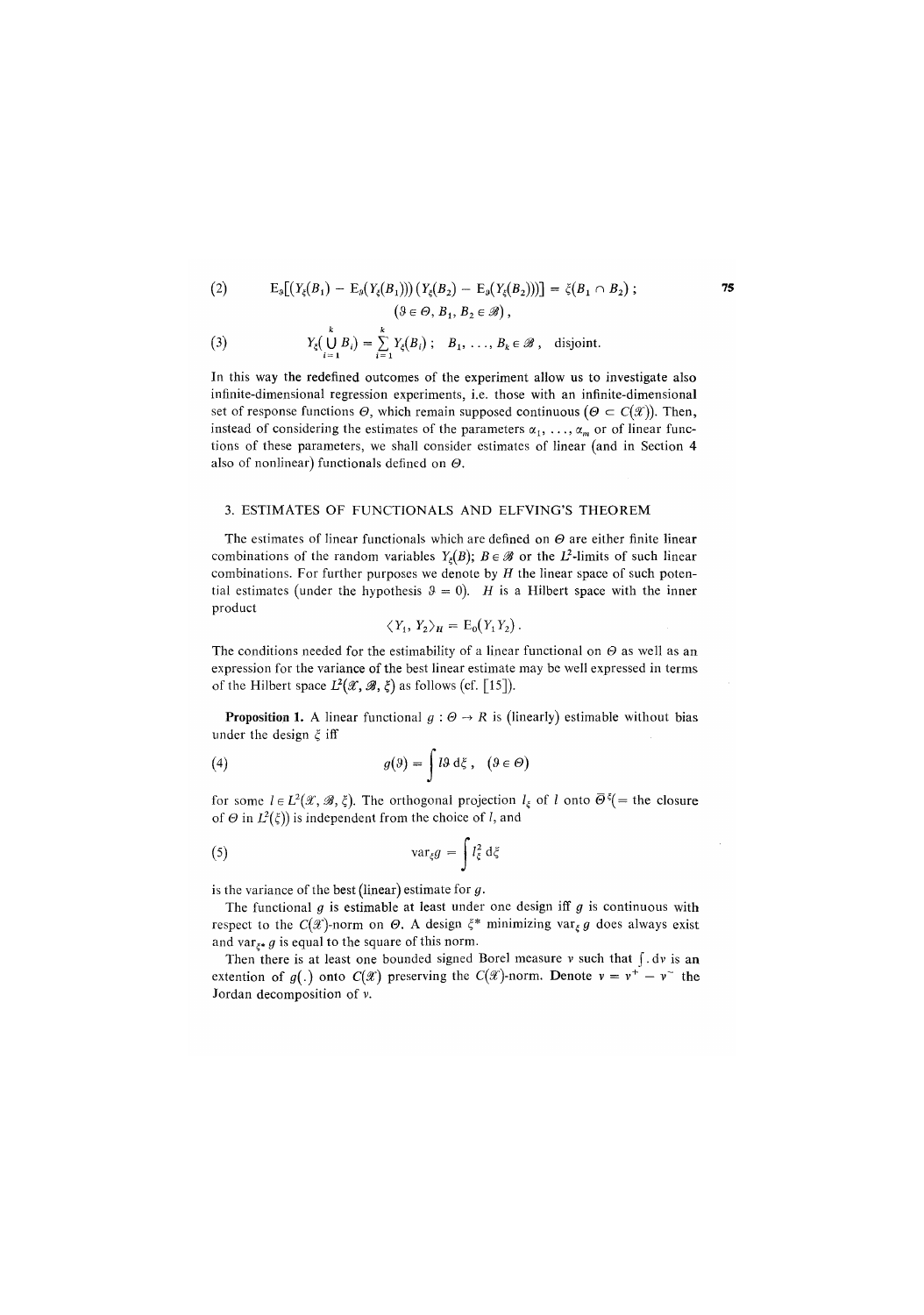76 The design

$$
\xi_{\nu} = \frac{\nu^{+} + \nu^{-}}{\nu^{+}(\mathcal{X}) + \nu^{-}(\mathcal{X})}
$$

minimizes var<sub> $\xi$ </sub> g.

**Proof.** Under the hypothesis  $\theta = 0$  there in an isomorphism of the Hilbert space *H* onto the Hilbert space  $L^2(\mathscr{X}, \mathscr{B}, \xi)$ ,  $Y \in H \to f_Y \in L^2(\mathscr{X}, \mathscr{B}, \xi)$ , defined by the relations

$$
E_0(YY_{\xi}(B)) = \int_B f_Y d\xi ; (B \in \mathscr{B}).
$$

However, for an arbitrary  $9 \in \Theta$ , the mapping  $Y \rightarrow f_Y$  is only a linear bijection of *H* onto  $L^2(\mathscr{X}, \mathscr{B}, \xi)$  such that

$$
E_9[(Y_1 - E_3(Y_1))(Y_2 - E_3(Y_2))] = \int f_{Y_1} f_{Y_2} d\xi, \quad Y_1, Y_2 \in H.
$$

Moreover, for every  $\vartheta \in \Theta$ ,  $Y \in H$  we have

$$
E_9(Y) = \int f_Y \vartheta d\xi
$$

since, according to (1), this is true for  $Y = Y<sub>z</sub>(B)$ . Thus an estimate  $Y \in H$  is an unbiassed estimate of *g* iff

$$
\int f_{\mathbf{r}} \vartheta \, d\xi = g(\vartheta) \, ; \, (\vartheta \in \varTheta)
$$

and its variance is  $\int f_Y^2 d\xi$ .

Since  $\int (f_Y - l) \, \theta \, d\xi = 0$ ;  $(\theta \in \Theta)$  implies  $(f_Y - l) \perp \overline{\Theta}^{\xi}$ , the projection of  $f_Y$  onto  $\overline{\Theta}^{\xi}$  coincides with that of any *l* satisfying (4). Evidently the estimate  $Z \in H$  such that  $f_z = l_\xi$ , is the best unbiassed estimate.

If  $g$  is  $C(\mathscr{X})$ -continuous on  $\Theta$  then, according to the Hahn-Banach theorem, it may be extended on  $C(\mathcal{X})$  without a change of the  $C(\mathcal{X})$ -norm, and using the Riesz representation theorem [14], we may express this extention as the integral with respect to a conveniently chosen signed measure v. From (4) it follows that *g* is estimable under  $\xi_v$ . If g is estimable under some other design  $\xi$  then

$$
\begin{aligned}\n\text{var}_{\xi} \, g &= \sup_{\substack{\delta \neq 0 \\ \delta \in \Theta}} \frac{|g(\mathfrak{H})|^2}{\int \mathfrak{F}^2 \, \mathrm{d}\xi} \ge \sup_{\substack{\delta \neq 0 \\ \delta \in \Theta}} \frac{|g(\mathfrak{H})|^2}{\sup_{\mathfrak{H} \in \Theta}} (g(x)|^2) \\
&= \sup_{f \in \mathcal{G}} \left| \frac{\int f \frac{\mathrm{d}v}{\mathrm{d}\xi_v}}{\sup f(x)} \right|^2 \ge \left( \frac{\mathrm{d}v}{\mathrm{d}\xi_v} \right)^2 = \int \left( \frac{\mathrm{d}v}{\mathrm{d}\xi_v} \right)^2 \mathrm{d}\xi_v \\
f^{\text{eq}} &= \exp \left( f(x) \right)^2.\n\end{aligned}
$$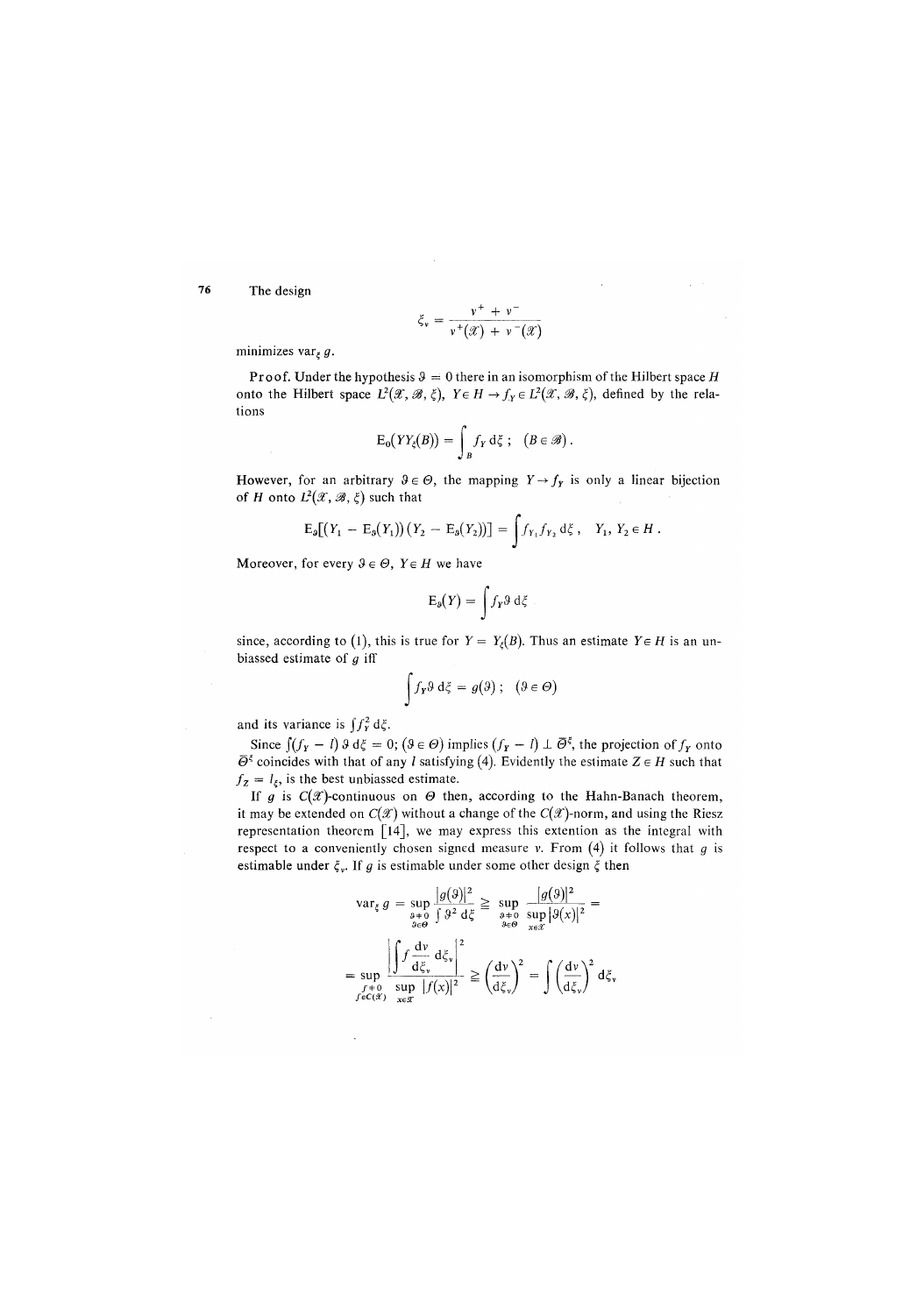$$
\cdot \tau
$$

$$
_{\rm since}
$$

and

$$
\int \frac{dv}{d\xi_v} \vartheta d\xi_v = g(\vartheta); \quad (\vartheta \in \Theta).
$$

Corollary (Elfving's theorem [4, 9]).

Let *0* be finite-dimensional:

$$
\Theta = \{ \vartheta : \vartheta = \sum_{i=1}^{m} \alpha_i f_i; \ (\alpha_i \in R) \}
$$

 $\left(\frac{\mathrm{d}v}{\mathrm{d}\xi_v}\right)^2 \mathrm{d}\xi_v \geq \mathrm{var}_{\xi_v}$ 

and let c be the vector defined by

$$
g(\theta) = c'\alpha \; ; \; \; (\theta = \sum_{i=1}^{m} \alpha_{i} f_{i} \in \Theta).
$$

Denote aco  $\{f(x); x \in \mathcal{X}\}$  the convex hull of the set  $\{f(x); x \in \mathcal{X}\} \cup \{-f(x); x \in \mathcal{X}\}\$ where  $f'(x) = (f_1(x), \ldots, f_m(x))$  is the vector of regression functions. Then a design  $\mu$  minimizes var<sub>s</sub>  $g$  iff there is a  $\mathscr{B}$ -measurable function  $\varphi$  on  $\mathscr{X}$ , with  $|\varphi| \equiv 1$  such that

a) 
$$
\beta c = \int \varphi(x) f(x) \mu(dx)
$$
 for some  $\beta \in R$ 

b)  $\int \varphi(x) f(x) \mu(dx)$  is a boundary point of aco  $\{f(x); x \in \mathcal{X}\}\.$ 

Then  $\beta^{-2} = \text{var}_{\mu} g$ .

Proof. Let us denote by  $\mathcal N$  the set of bounded signed measures  $x$  on  $(\mathcal X, \mathcal B)$  such that

$$
g(\theta) = \int \theta \, \mathrm{d}x \, ; \, \left( \theta \in \Theta \right).
$$

If  $\xi$  is a design which allows the estimation of g, then  $x \equiv l_{\xi} \xi \in \mathcal{N}$ , hence, according to Proposition 1,

$$
(\operatorname{var}_{\xi_{\mathbf{x}}} g)^2 \leq \int \left(\frac{d\mathbf{x}}{d\xi_{\mathbf{x}}}\right)^2 d\xi_{\mathbf{x}} = \left[\int \frac{d\mathbf{x}}{d\xi_{\mathbf{x}}} \frac{d\mathbf{x}}{d\xi} d\xi\right]^2 \leq
$$
  

$$
\leq \left(\frac{d\mathbf{x}}{d\xi_{\mathbf{x}}}\right)^2 \int \left(\frac{d\mathbf{x}}{d\xi}\right)^2 d\xi = \left(\frac{d\mathbf{x}}{d\xi_{\mathbf{x}}}\right)^2 \operatorname{var}_{\xi} g.
$$

Thus var<sub> $\xi_{\mathbf{z}} g \leq \text{var}_{\xi} g$  with the equality iff  $\xi = \xi_{\mathbf{z}}$ ; in the latter case var $_{\xi} g = (d\mathbf{z}/d\xi)^2$ .</sub> It follows that a design  $\mu$  minimizes var<sub> $\xi$ </sub>  $g$  iff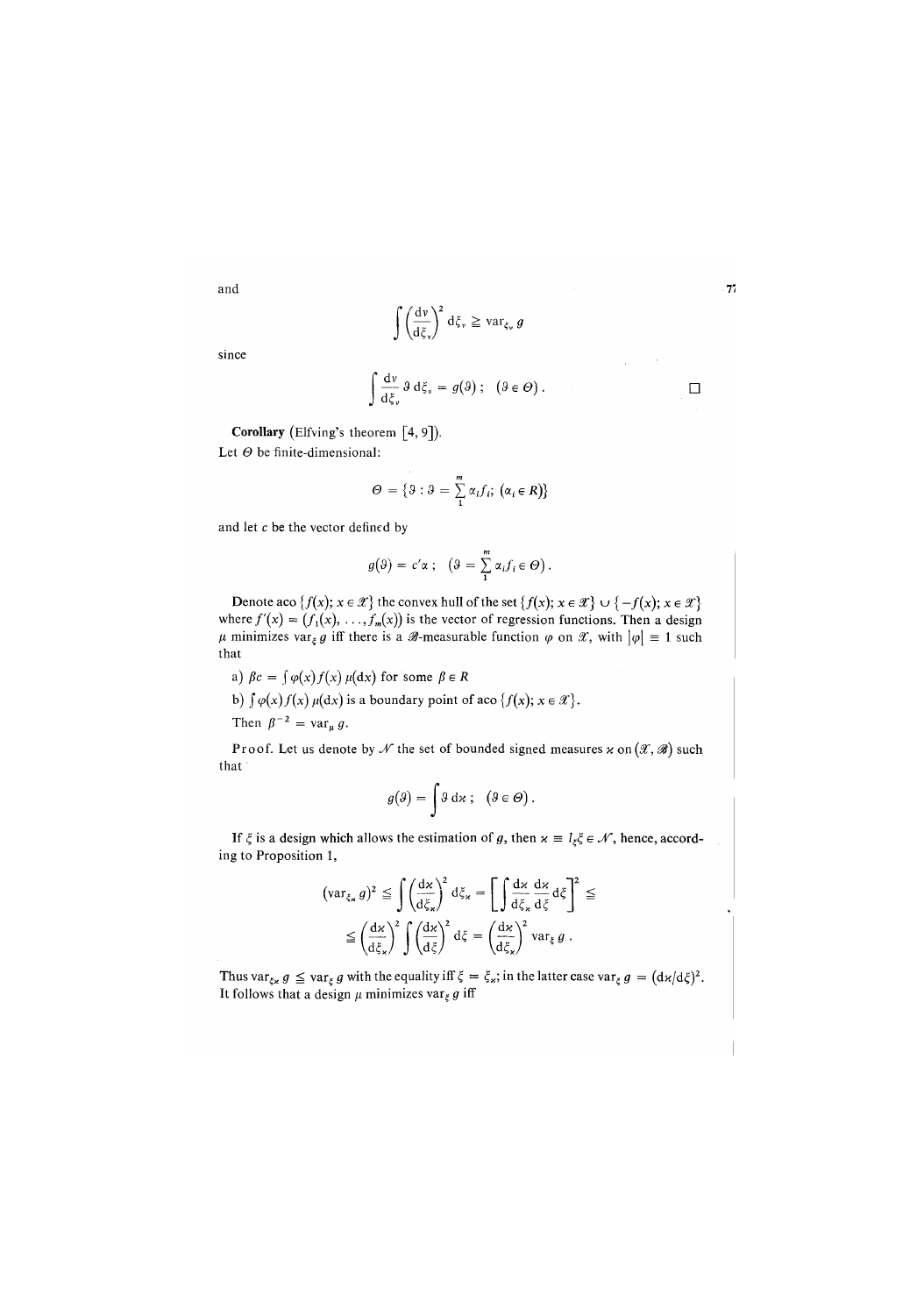78 a)  $\mu = \xi_v$  for some  $v \in \mathcal{N}$ ,

$$
b)\left|\frac{dv}{d\xi_v}\right| = \min_{\varkappa \in \mathcal{N}} \left|\frac{d\varkappa}{d\xi_{\varkappa}}\right|;
$$

then  $|dv/d\xi_v|^2 = \min var_\xi g$ . This statement is in fact a generalization of the state*i*  ment in the Corollary *(*valid also for *0* being infinite-dimensional) as we see if we take

$$
\Theta = \{ \theta : \theta = \sum_{i=1}^{m} \alpha_{i} f_{i}; \ (\alpha_{i} \in R) \}, \ g(\theta) = c' \alpha ,
$$

$$
\varphi(x) = \text{sign}\left(\frac{d\nu}{d\xi_{\nu}}(x)\right) \text{ and } \mu = \xi_{\nu} .
$$

We note here that the set aco  $\{f(x); x \in \mathcal{X}\}\)$  is a convex, balanced and absorbing set in  $R^m$ , and so its Minkowski function

 $e(c) = \inf \{ \lambda : (1/\lambda) \ c \in \text{aco } \{ f(x); \ x \in \mathcal{X} \} \}$ 

is a seminorm in  $R^m$ , which is a norm in the span of  $\{f(x); x \in \mathcal{X}\}\)$ . According to **Proposition 1 and to the Corollary,**  $\varrho(c)$  is the  $C(\mathcal{X})$  norm of the functional  $g(\theta)$  =  $= c' \alpha$  and both are equal to (min var<sub>*g*</sub> g)<sup>1/2</sup>.

## 4. DESIGNS FOR THE ESTIMATION OF HOMOGENEOUS POLYNOMIALS

The Hilbert — space methods can be used advantageously also for the design of experiments in which homogeneous polynomials on *0* are to be estimated. An  $n$ -th degree homogeneous polynomial *h* is a function on  $\Theta$  which may be expressed as

$$
h(\vartheta)=q_n(\vartheta,\ldots,\vartheta); \quad (\vartheta\in\Theta),
$$

where  $q_n$  is an *n*-linear functional on  $\Theta^n$ . For example if  $\Theta$  is finite-dimensional and parametrized:

$$
\Theta = \{ \vartheta : \vartheta(x) = \sum_{i=1}^m \alpha_i f_i(x) \},
$$

*h* may be expressed as

$$
h(\theta) = \sum_{i_1,\dots,i_n=1}^m \beta_{i_1,\dots,i_n} \alpha_{i_1} \dots \alpha_{i_n}; \quad (\theta(x) = \sum_{i=1}^m \alpha_i f_i(x)).
$$

Let us denote by *Q* the linear space of all polynomials of the random variables  ${Y<sub>z</sub>(B)}$ ;  $B \in \mathscr{B}$ } and of the L<sup>2</sup>-limits of such polynomials. Under the hypothesis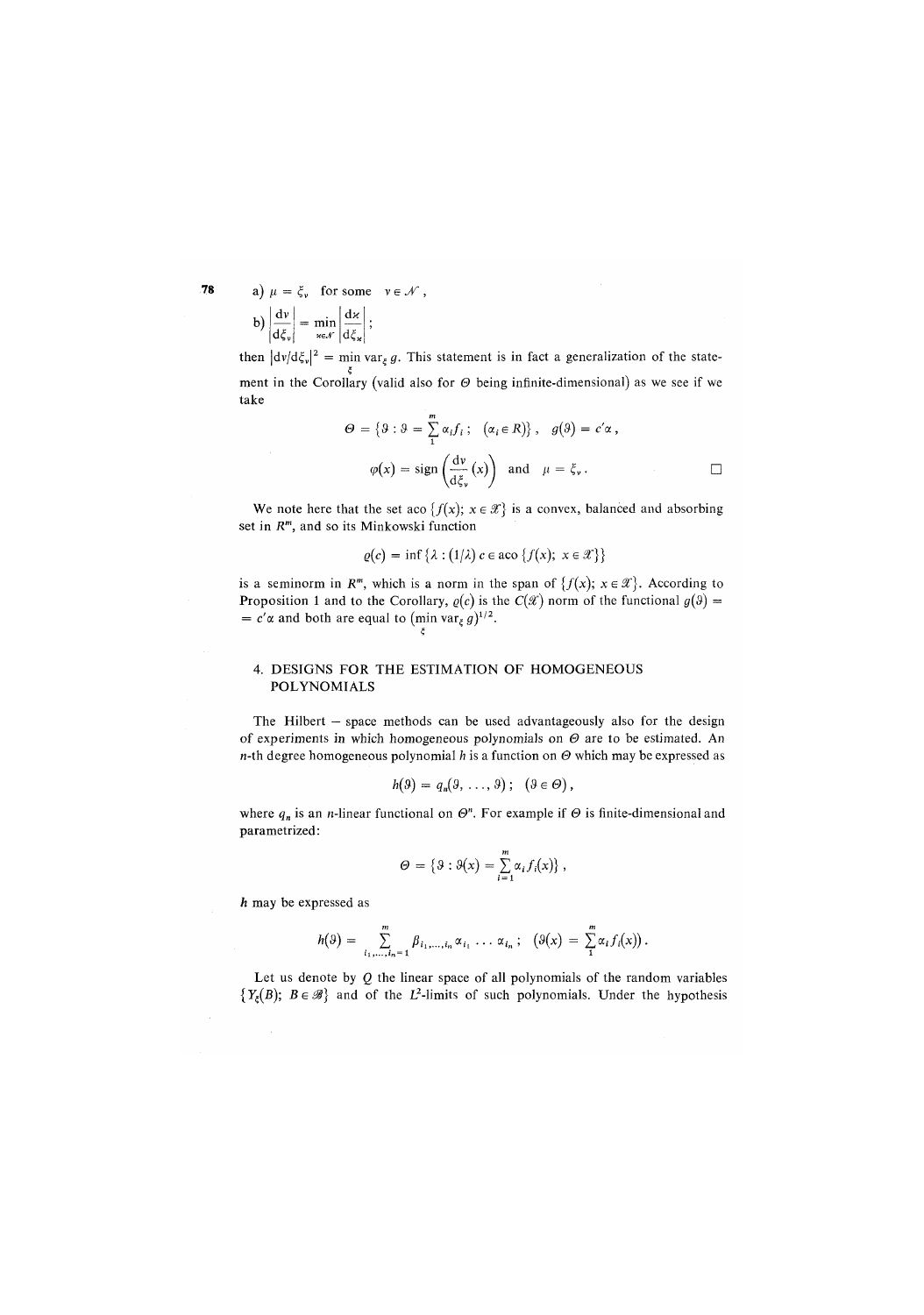$3 = 0$ , *Q* is a Hilbert space with the inner product

$$
\langle Y_1, Y_2 \rangle_{\mathcal{Q}} = \mathbb{E}_0(Y_1 Y_2); \quad (Y_1, Y_2 \in \mathcal{Q}).
$$

Unbiassed estimates for *h* are elements of *Q,* however for a non-linear *h,* the variance of the best (minimal variance) unbiassed estimate depends on 3, which complicates the construction of a priori designs. Hilbert-space methods can be used to order designs in a way which does not depend on 3 but which respects the variance of the best estimate. Further, the Hilbert-space methods allow to reformulate the design for nonlinear estimation in terms of the problem of design of linear estimation (in another regression experiment).

The main steps of the used construction and the results are presented here in Propositions  $2 - 5$ . We omit the proofs, since Propositions 2, 3 and 5 are the results of the theory of the Wiener chaos (cf. [13], Chap. 5) and Proposition 4 and its corollary, Proposition 6, are proved in [17].

We note that the mapping  $Y \in H \to f_Y \in L^2(\mathcal{X}, \mathcal{B}, \xi)$  is that mentioned in the proof of Proposition 1.

**Proposition 2.** Denote by  $[L^2(\xi)]^{\odot i}$  the *i*-th symmetric tensor power of the Hilbert space  $L^2(\xi) = L^2(\mathcal{X}, \mathcal{B}, \xi)$ . Under the hypothesis  $\theta = 0$  there is an isomorphism *V* of  $\sum [L^2(\xi)]^{\odot i}$  onto *Q* defined by

$$
\Psi\left[\sum_{i=0}^{\infty}\frac{f_{\mathbf{y}}^{(0)}}{\sqrt{i!}}\right] = e^{Y - E_0 Y^2}; \quad (Y \in \mathcal{Q}).
$$

Thus  $D_0(Y) = E_0(Y^2) = ||f_Y||^2$ ,  $|| \cdot ||$  being the norm in  $\sum [L^2(\xi)]^{\odot 2}$ .

**Proposition 3.** For every  $l \in \sum_{i=0} [L^2(\xi)]^{\odot i}$  and every  $\vartheta \in \Theta$  we have

$$
\mathrm{E}_{\mathfrak{s}}\ \Psi(l)=\left\langle l,\sum_{i=0}^{\infty}\frac{\vartheta^{\otimes i}}{\sqrt{i\,!}}\right\rangle
$$

 $\langle , \rangle$  being the inner product in  $\sum_{i=0} [L^2(\xi)]^{\odot i}$ .

**Proposition 4.** For every  $l \in [L^2(\xi)]^{\odot n}$  and for every  $\vartheta \in \Theta$  the following inequality is valid

$$
D_0[\Psi(l)] \leq D_9[\Psi(l)] \leq D_0[\Psi(l)] \sum_{s=0}^{n-1} {n \choose s} \frac{\left[ \int \theta^2 d\xi \right]^s}{s!},
$$

 $D_{\theta}[\Psi(l)]$  being the variance of the random variable  $\Psi(l) \in Q$  under the hypothesis that the response function is 3.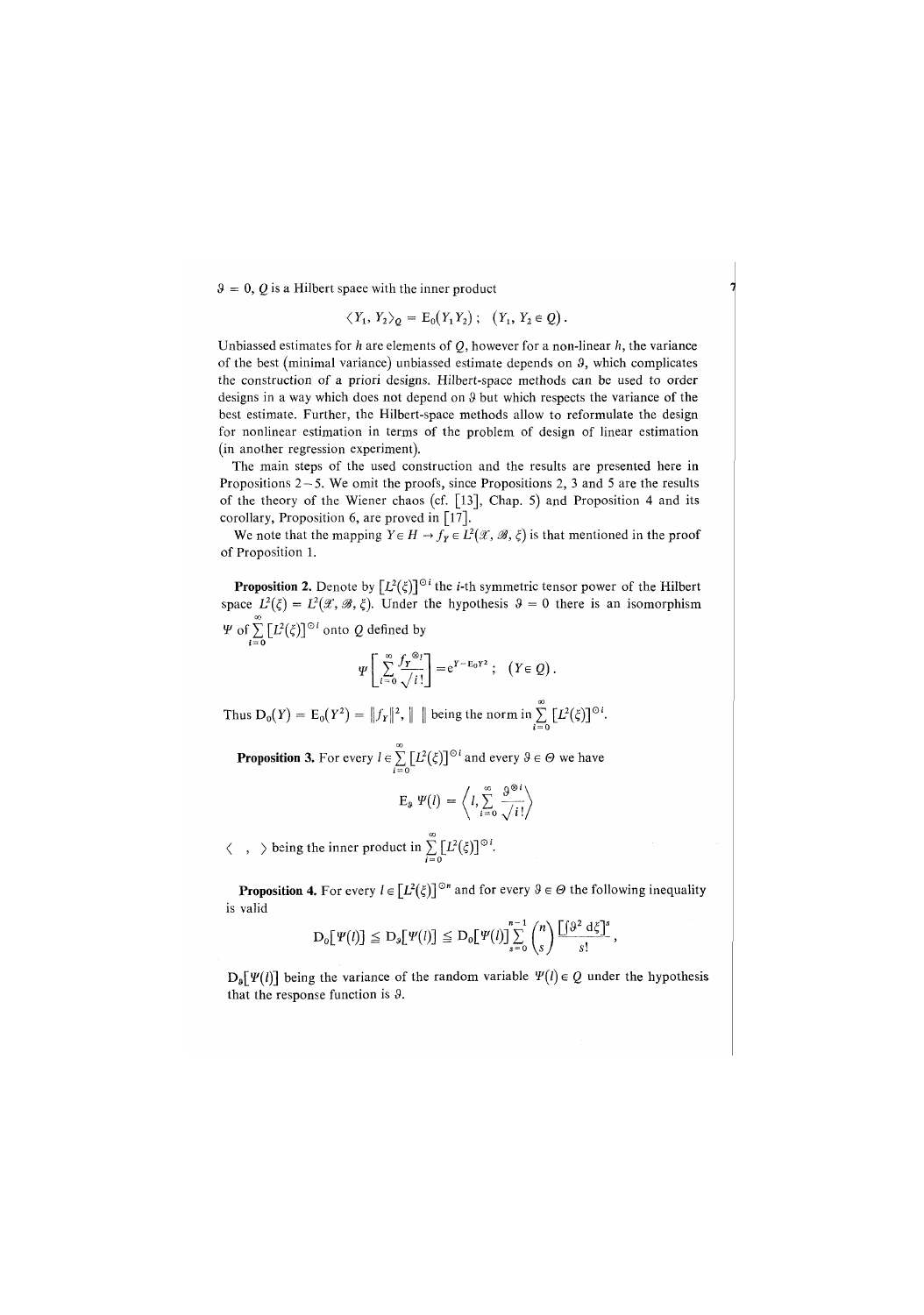**80 Proposition 5**. Let *h* be a homogeneous polynomial of degree *n,* defined on *0.*  Let  $\Theta^{\odot n}$  be the linear space of functions on X<sup>n</sup> which is spanned by the set *"* be the linear space of functions on *X"* which is spanned by the set

*{\$®»:&®Xx1,...,xn) = l>(x1)...\$(xn);(Se0)}.* 

Then there is a unique linear functional q on  $\Theta^{\odot n}$  such that Then there is a unique linear functional *g* on <9°" such that

$$
g(\vartheta^{\otimes n}) = \sqrt{(n!) h(\vartheta)}; \quad (\vartheta \in \Theta).
$$

**Proposition 6.** Let  $\xi$  be a design of the experiment and let  $h$ ,  $g$  be as in Proposition 5. Then:

1) *h* is estimable *(*without bias) under the design § iff *a* is estimable under the design  $\xi^n$  on  $\mathscr{X}^n$ .

2) With every unbiassed estimate *Y* of *h* we may associate an unbiassed estimate Z of g so that for every  $\vartheta \in \Theta$ 

$$
D(Z) \leq D_{\mathfrak{s}}(Y) \leq D(Z) \sum_{s=0}^{n-1} {n \choose s} \frac{\left[\int \vartheta^2 d\zeta\right]^s}{s!}.
$$

it unbiassed estimate for *g* (under the des 3) If Z\* is the best unbiassed estimate for *g* (under the design *£"),* then for every *3e0* 

$$
D(Z^*)\leqq \min_Y D_\vartheta(Y)\leqq D(Z^*)\sum_{s=0}^{n-1}\binom{n}{s}\frac{\left[\int\!\!\!\partial^2\,d\xi\right]^s}{s!},
$$

where the minimum is taken over the set of all unbiassed estimates for *h.* 

The last proposition asserts that if estimating a homogeneous polynomial *h,* an adequate criterion of optimality of the design is the variance of the best estimate of the associated linear fuctional *g.* However, we have to look for an optimum design not among all designs on  $\mathcal{X}^n$  but only among those which are of the form  $\xi^n$  for some  $\xi$  on  $\mathscr{X}$ .

## 5. AMBIGUITY OF OPTIMUM DESIGNS FOR THE INTERPOLATION OF INFINITE-DIMENSIONAL POLYNOMIALS ON  $\langle -1,1 \rangle$ .

Hilbert-space methods may be used to complement the theoretical study [10] published recently.

Let us consider a regression experiment on the set  $\mathcal{X} = \langle -1, 1 \rangle$ , in which a response function may be any polynomial on  $\langle -1,1 \rangle$  (without restrictions on the degree of the polynomial). Can we propose designs for the interpolation of the response function is such a case? The answer is negative, as it is easily seen, but the approximative approach to the problem has some interesting features.

> $\sim 10^{-10}$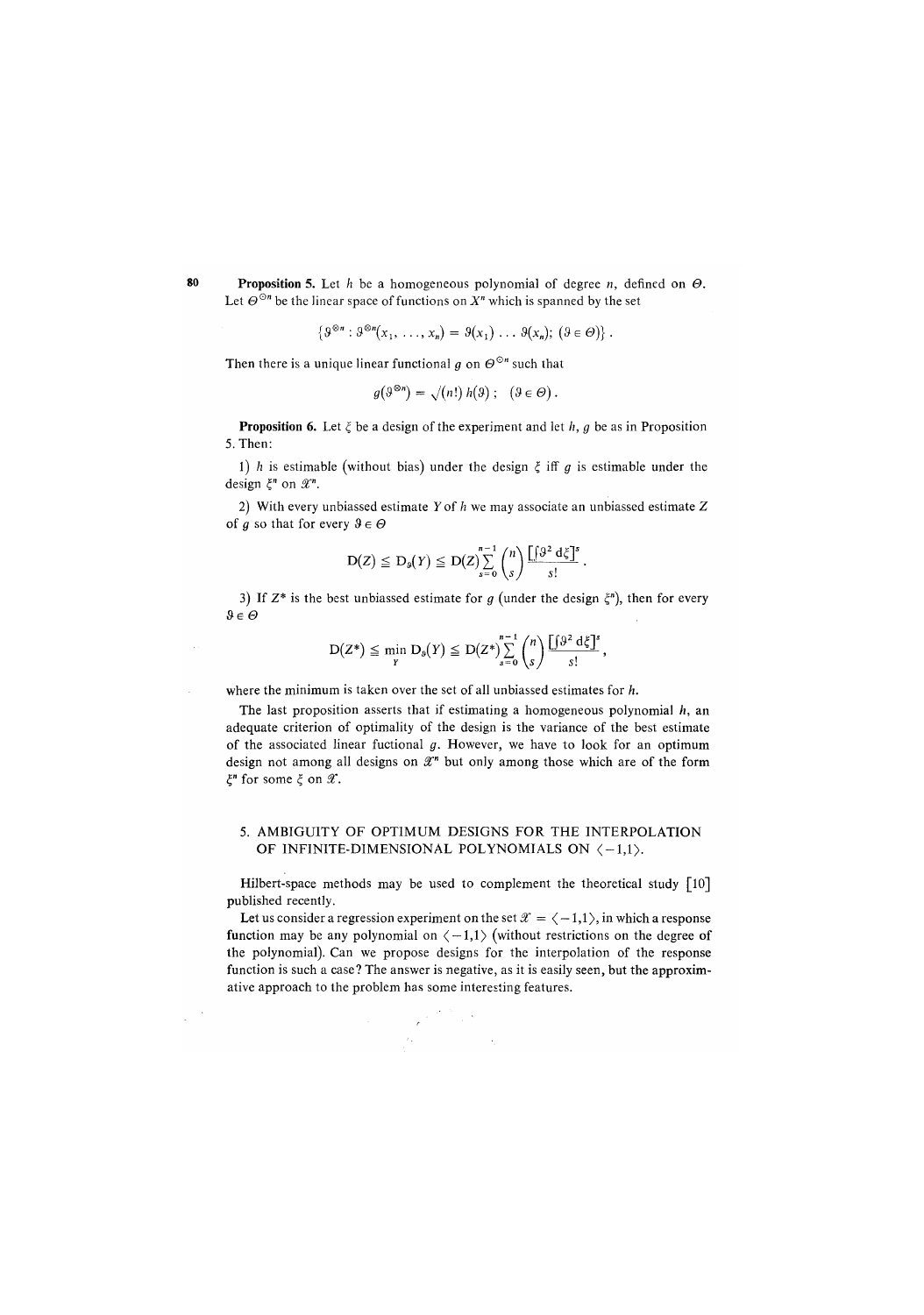The set  $\Theta_{\infty}$  of all polynomials is dense in  $L^2(\mathcal{X}, \mathcal{B}, \xi)$  for every design  $\xi$ . Thus, according to Proposition 1, a linear functional  $g$  is estimable under the design  $\xi$ iff there is a unique  $l \in L^2(\xi)$  such that  $g(.) = \int l \cdot d\xi$ ; hence var<sub> $\xi$ </sub>  $g = \int l^2 d\xi$ . For example the evaluation functional (in the point  $x$ ):

$$
g_x: \vartheta \in \Theta_\infty \mapsto \vartheta(x) \in R
$$

is estimable iff  $\xi(x) > 0$ ; then var<sub> $\xi$ </sub>  $g = 1/\xi(x)$ . It follows that there is no design on  $\langle -1,1 \rangle$  which allows an unbiassed estimation of the whole response function  $\vartheta \in \varTheta_\infty.$ 

Thus we proceed by approximations of  $\theta$ . Let us denote  $I(n, x) \equiv \langle -1, 1 \rangle \cap$  $\cap$   $(x - 1/n, x + 1/n)$ . Consider a design  $\xi$  which is absolutely continuous with respect to the Lebesgue measure on  $\langle -1,1 \rangle$  and let us denote

$$
g_x(9 \mid n, \xi) = \frac{\int_{I(n,x)} 9 \, d\xi}{\xi[I(n,x)]}; \quad (9 \in \Theta, n = 1, 2, ..., x \in \langle -1,1 \rangle).
$$

Let  $Z^{\xi}_{n}(x)$  stand for the best unbiassed estimate for  $g_{x}(\cdot | n, \xi)$  under the design  $\xi$ .  $\{Z_n^{\xi}(x); x \in \mathcal{X}\}\$ is a second order random process with the mean  $E_0(Z_n^{\xi}(x)) = g_x(9 \mid n, \xi)$ and with the covariance function  $E_9[(Z_n^{\xi}(x_1) - E_9(Z_n^{\xi}(x_1)))(Z_n(x_2) - E_9(Z_n(x_2)))] =$  $= \xi[I(n, x_1) \cap I(n, x_2)]/\xi[I(n, x_1)]$   $\xi[I(n, x_2)]$ . Both, the mean and the covariance function, are continuous (cf. [16], Lemma 1) and the random process  $\{Z_n^{\xi}(x); x \in \mathcal{X}\}\$ is a biassed but efficient estimate for the response function *8,* with the bias being evaluated by

sup |EsZ«(x)-S(x)| \_ sup |3(x/) - 3(x2)[. **X6<-1,1 > \*1,JC<sup>2</sup> 6<-1,1> |\*i-\* <sup>2</sup> |<l/ »** 

Hence with  $n \to \infty$  the bias tends to zero with a rate which is given by the modulus of continuity of the response function 3:

(6) 
$$
\lim_{n \to \infty} n \cdot \sup_{x \in \{-1, 1\}} |E_3 Z_n^{\xi}(x) - \vartheta(x)| \leq \sup_{x_1, x_2 \in \{-1, 1\}} \frac{|\vartheta(x_1) - \vartheta(x_2)|}{|x_1 - x_2|}.
$$

The sequence of estimates  $\{Z_n^{\xi}(x); x \in \langle -1,1 \rangle\}; n = 1, 2, \ldots$  is the best under the design  $\xi$  in the sense given in the following proposition.

**Proposition 7.** Let  $\{S_n(x) : x \in \{-1,1\} : (n = 1, 2, ...) \}$  be a set of elements of  $L^2\{Y_\xi(B); B \in \mathscr{B}\}\$  (. i.e. a set of linear estimates under the design  $\xi$ ) with the property

(7) 
$$
|E_{\vartheta} S_n(x) - \vartheta(x)| = \sup_{x_1, x_2 \in I(n, x)} |\vartheta(x_1) - \vartheta(x_2)|; \quad (\vartheta \in \Theta_{\infty}, x \in \langle -1, 1 \rangle, \quad n = 1, 2, ...).
$$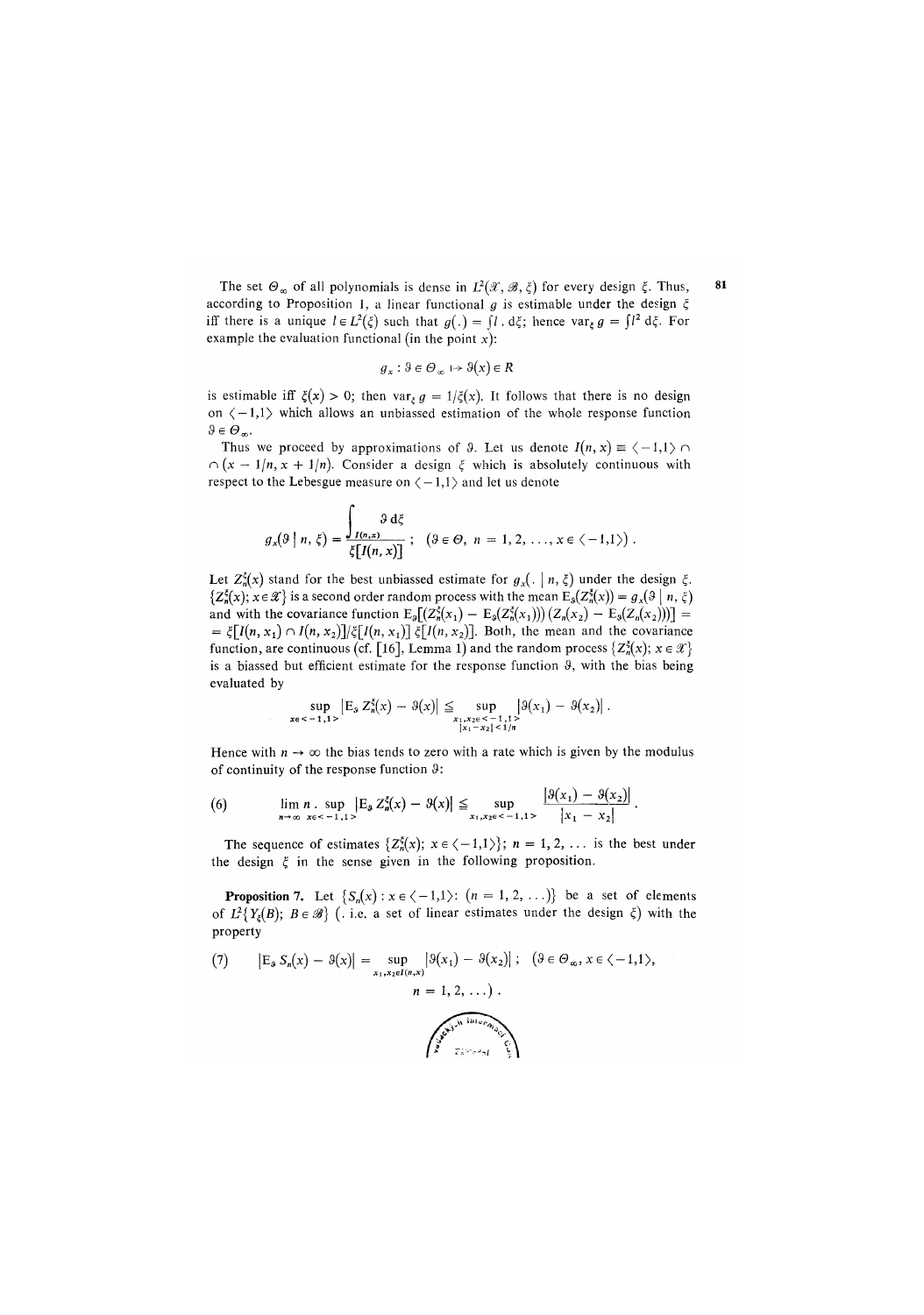82 Then

(8) 
$$
\liminf_{n \to \infty} \frac{\mathbf{D}_{\mathfrak{g}}[S_n(x)]}{\mathbf{D}_{\mathfrak{g}}[Z_n^{\sharp}(x)]} \ge 1 ; \quad (x \in \langle -1, 1 \rangle, \ \ \mathfrak{g} \in \Theta)
$$

**Proof.**  $S_n(x) \in L^2\{X_{\xi}(B); B \in \mathcal{B}\}\)$  implies that the functional Proof. 5"(x) e L<sup>2</sup>

$$
h_x(. \mid n) : \vartheta \in \varTheta_{\infty} \mapsto \mathrm{E}_{\vartheta}[S_n(x)] \in R
$$

is linear and is estimable under the design  $\xi$ . Thus there is a unique  $\varphi_x(n) \in L^2(\xi)$ such that

$$
h_x(\vartheta \mid n) = \int_{-1}^1 \varphi_x(n) \vartheta d\xi ; \quad (\vartheta \in \Theta_\infty).
$$

Let us suppose that there are  $B \in \mathscr{B}$  and  $c > 0$  such that  $B \cap \overline{I(n, x)} = \emptyset$ ,  $\xi(B) > 0$ , and  $\varphi_x(n) > c$  on *B*. Then we have a compact set  $C \subset B$  with  $\xi(C) > 0$  and a function f, continuous on  $\langle -1,1 \rangle$  such that  $f = 0$  on  $\overline{I(n, x)}$ ,  $f = 1$  on C. Hence for every  $\varepsilon > 0$  there is a polynomial  $\vartheta_{\varepsilon} \in \Theta_{\infty}$  such that  $-\varepsilon \leq \vartheta_{\varepsilon} \leq \varepsilon$  on C and  $1 - \varepsilon \leq \vartheta_{\varepsilon} \leq$  $\leq 1 + \varepsilon$  on  $I(n, x)$ . Thus for  $\varepsilon$  sufficiently small

$$
E_{\theta\epsilon}(S_n(x)) - \vartheta_{\epsilon}(x) = \int \varphi_x(n) \vartheta_{\epsilon} d\xi - \vartheta_{\epsilon}(x) \geq \int_C \varphi_x(n) \vartheta_{\epsilon} d\xi - \vartheta_{\epsilon}(x) \geq
$$
  
 
$$
\geq (1 - \epsilon) c \xi(C) - \epsilon > 2\epsilon \geq \sup_{x_1, x_2 \in I(n, x)} |\vartheta_{\epsilon}(x_1) - \vartheta_{\epsilon}(x_2)|.
$$

This violates the assumption (7) and consequently outside of  $I(n, x)$ ,  $\varphi_x(n) = 0$  a.e.  $[\xi]$ . Reasoning similarly for  $\varphi_x(n) < -c$ ;  $(c > 0)$  we obtain:  $\xi(\{\varphi_x(n) \neq 0\})$  $-I(n, x)$  = 0 It follows that

$$
\left[\int_{-1}^1 \varphi_x(n) d\xi\right]^2 \leq \xi[I(n,x)] \int_{-1}^1 (\varphi_x(n))^2 d\xi = \frac{D_0(S_n(x))}{D_0(Z_n^{\xi}(x))}.
$$

On the other hand the function identically equal to 1 is an element of  $\Theta_{\infty}$ . Thus, according to (7),  $\lim_{n\to\infty} \int_{1}^{1} \varphi_x(n) d\xi = 1$ . This together with (7) imply (8).

We see that it seems to be quite reasonable to consider the optimality of a design  $\xi$ according to the properties of  $\{Z_n^{\xi}(x); x \in \langle -1,1 \rangle\}$  for a large *n*. So the *G*-efficiency of two designs  $\xi$ ,  $\eta$  may be compared by the expression

$$
\frac{\sup_{x \in \le -1, 1>} D_3(Z_n^s(x))}{\sup_{x \in \le -1, 1>} D_3(Z_n^s(x))} = \frac{\inf_{x \in \le -1, 1>} \eta[I(n, x)]}{\inf_{x \in \le -1, 1>} \xi[I(n, x)]}
$$

for n tending to infinity. Yet intuitively we may expect that, unless perhaps in the neighbourhood of the points  $-1,1$ , the normed Lebesgue measure on  $\langle -1,1 \rangle$ ,  $\lambda$ ,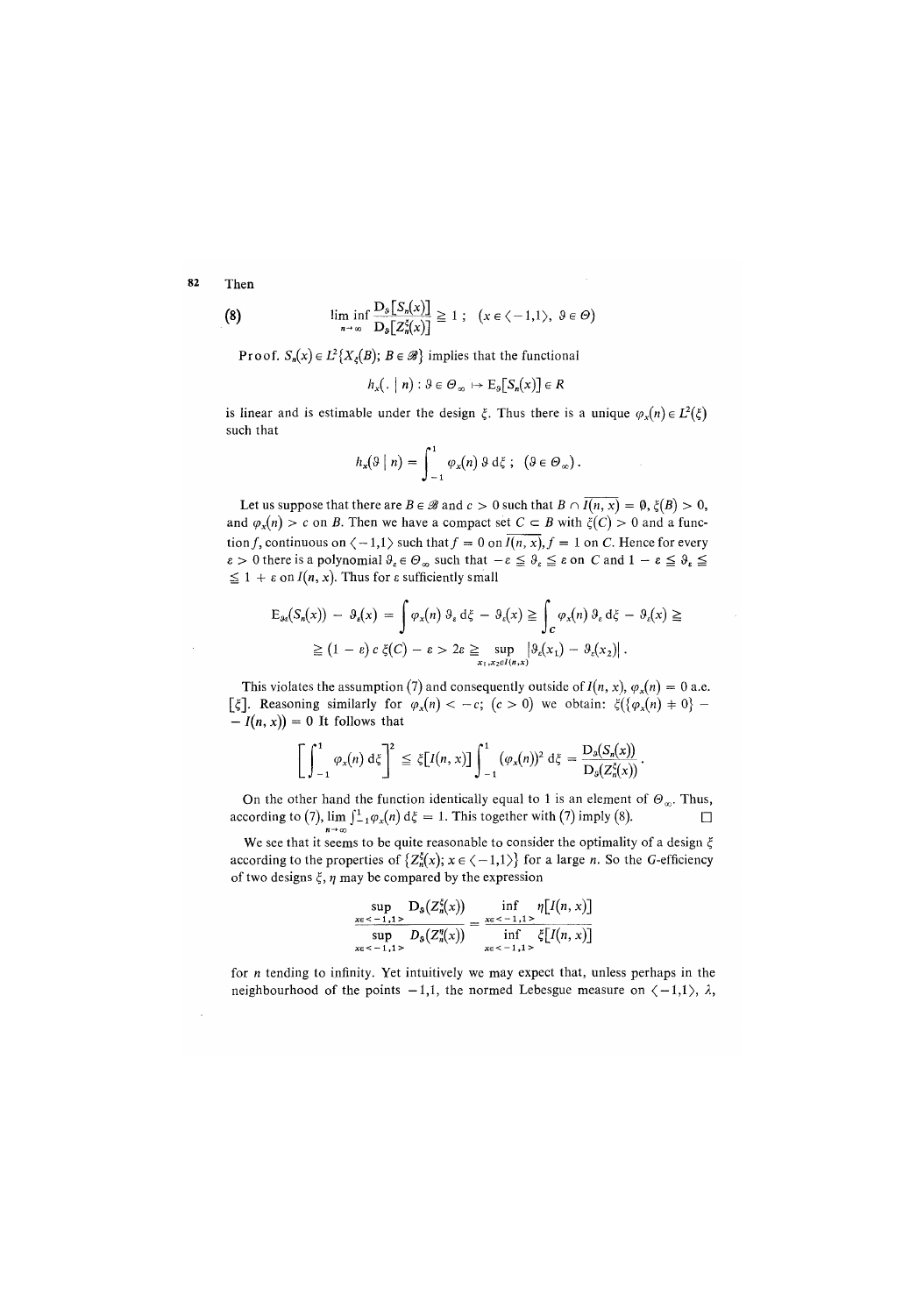will be G-optimal. Indeed, it may be proved (cf. [16], Theorem 3) that for every  $\xi \ll \lambda$ 

$$
\lim_{k \to \infty} \lim_{n \to \infty} \inf \left\{ \frac{\lambda[I(n, x)] : -1 + 1/k \le x \le 1 - 1/k]}{\inf \left\{ \xi[I(n, x)] : -1 + 1/k \le x \le 1 - 1/k \right\}} \ge 1.
$$

However this choice of the optimal design depends on the needed rate of convergence of the bias to zero. Suppose then that  $\tau$  is a homeomorphism of  $\langle -1,1 \rangle$ into  $(-\infty, \infty)$  and instead of (7) let us require

$$
|E_3(S_n(x)) - \vartheta(x)| \le \sup_{\substack{|\tau(x_1) - \tau(x)| < 1/n \\ |\tau(x_2) - \tau(x)| < 1/n}} |\vartheta(x_1) - \vartheta(x_2)| ;
$$
  

$$
(\vartheta \in \Theta_\infty, x \in \langle -1, 1 \rangle, n = 1, 2, ...).
$$

Then the design *x*, the image by  $\tau^{-1}$  of the normed Lebesgue measure on  $\tau(\langle -1,1 \rangle)$ , is the optimal design (cf. [16], Theorem 3). Especially if we require

$$
\left|E_9(S_n(x)) - \vartheta(x)\right| \le \sup_{\substack{\text{arccos } x_1-\text{arccos } x \le 1/n \\ \text{arccos } x_2-\text{arccos } x \le 1/n}} \left|\vartheta(x_1) - \vartheta(x_2)\right|,
$$

then  $dx/d\lambda \sim (1 - x^2)^{-1/2}$ , which is the optimum design considered in [5] and in [10].

(Received October 3, 1977.)

## REFERENCES

- [1] A. S. Atkinson, V. V. Fedorov: The design of experiments for discriminating between two rival models. Biometrika *62* (1975), 57—69.
- [2] C. L. Atwood: Convergent design sequences for sufficiently regular optimality criteria. Ann. of Statist. 4 (1976), 1124-1138.
- [3] O. Bunke: Model choice and parameter estimation in regression analysis. Math. Operationsforsch. u. Statist. *4* (1973), 407—423.
- [4] G. Elfving: Optimum allocation in linear regression. Ann. Math. Statist. *23* (1952), 255 262. [5] В. В. Федоров: Теория оптимального эксперимента. Наука, Москва 1971.
- [6] V. V. Fedorov, A. Pazman: Design of experiments based on the measure of information.
- Print N° E 5-3247 of the Joint Institute for Nuclear Research, Dubna (USSR) 1967.
- [7] J. Fellman: On the allocation of linear observations. Comentationes Physico-Mathematicae (Helsinki) 44, 27-78.
- [8] P. R. Halmos: Introduction to Hilbert space. Chelsea Publ. C. New York 1957.
- [9] S. Karlin, W. J. Studden: Optimal experimental designs. Ann. Math. Statist. *37* (1966),  $783 - 815.$
- [10] J. Kiefer, W. J. Studden: Optimum designs for large degree polynomial regression. Ann. of Statist. 4 (1976), 113-123.
- [11] J. Kiefer, J. Wolfowitz: Optimum design in regression problems. Ann. Math. Statist. *30*   $(1959), 271-294.$
- [12] В. В. Налимов: Теория эксперимента. Наука, Москва 1971.